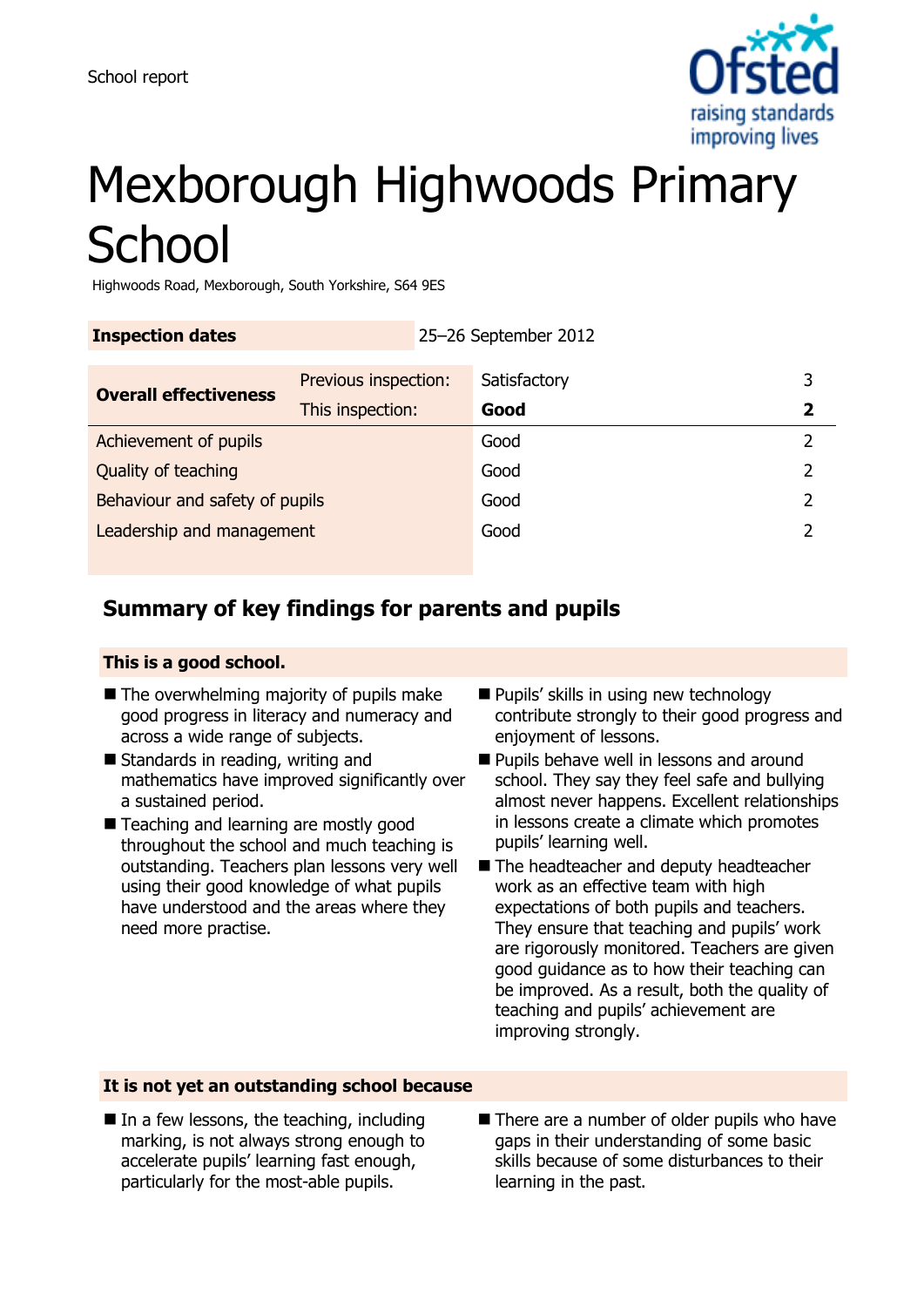## **Information about this inspection**

- Inspectors observed 11 lessons taught by eight teachers. Inspectors also made a number of short visits to classrooms and listened to pupils read.
- Meetings were held with a group of pupils, members of the governing body, a representative from the local authority and members of staff including senior and middle leaders.
- Inspectors took account of six responses to the on-line questionnaire (Parent View) and outcomes from the school's consultations with parents and pupils.
- Inspectors observed the school's work and looked at a range of documents including data on pupils' current progress, school development plans, performance management documentation and records relating to pupils' behaviour and safety.

## **Inspection team**

John Dunne, Lead inspector and a Additional Inspector

Lynne Davies **Additional Inspector** Additional Inspector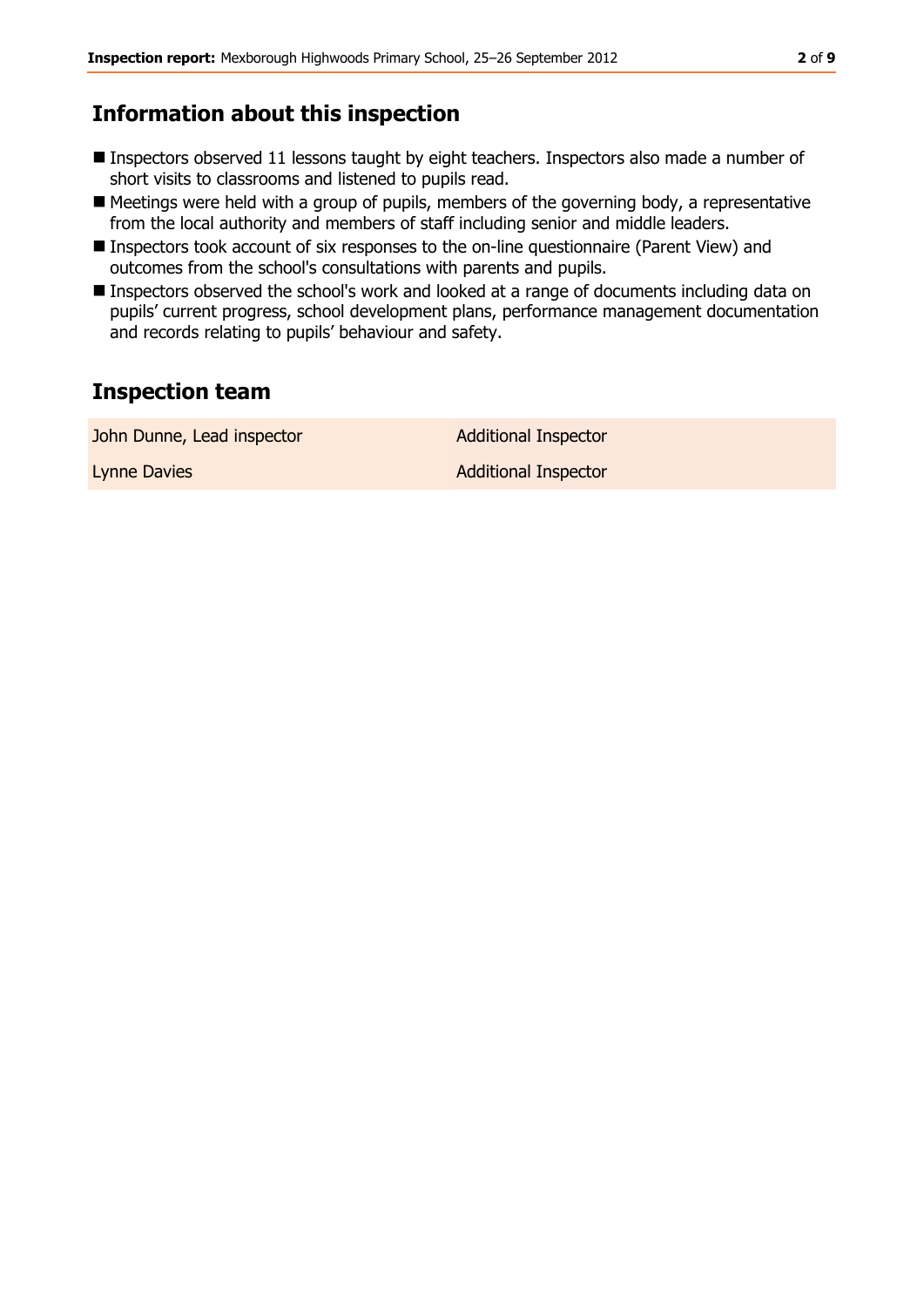## **Full report**

## **Information about this school**

- Mexborough Highwoods is smaller than the average sized primary school.
- The proportion of pupils supported through school action is above average. The proportion supported at school action plus or with a statement of special educational needs is below average.
- $\blacksquare$  The proportion of pupils known to be eligible for the pupil premium is around twice the national average.
- The large majority of pupils are from White British families.
- The school meets the government's current floor standard, which sets the minimum expectations for pupils' attainment and progress.
- During the period 2010 to 2011, a significant number of classes were taught by temporary or supply teachers.

## **What does the school need to do to improve further?**

- Improve the proportion of good and outstanding teaching by:
	- ensuring that all marking identifies what pupils have successfully achieved, identifies misconceptions, the steps needed to remedy them and pupils are given opportunities to correct mistakes
	- ensuring work in all lessons is suitably adapted to provide greater challenge for the mostable pupils
	- eliminating the small number of lessons where pupils spend too long having to listen to teachers, so that pupils have greater opportunities to reinforce their learning, work independently and in groups.
- Improve the achievement of pupils in upper Key Stage 2 who have experienced a lack of continuity in their learning in English and mathematics by:
	- rapidly identifying any historical gaps in their basic skills and taking action to fill these gaps. Notable areas to improve are multiplication tables, clarity of understanding of arithmetic operations and aspects of sentence construction and grammar.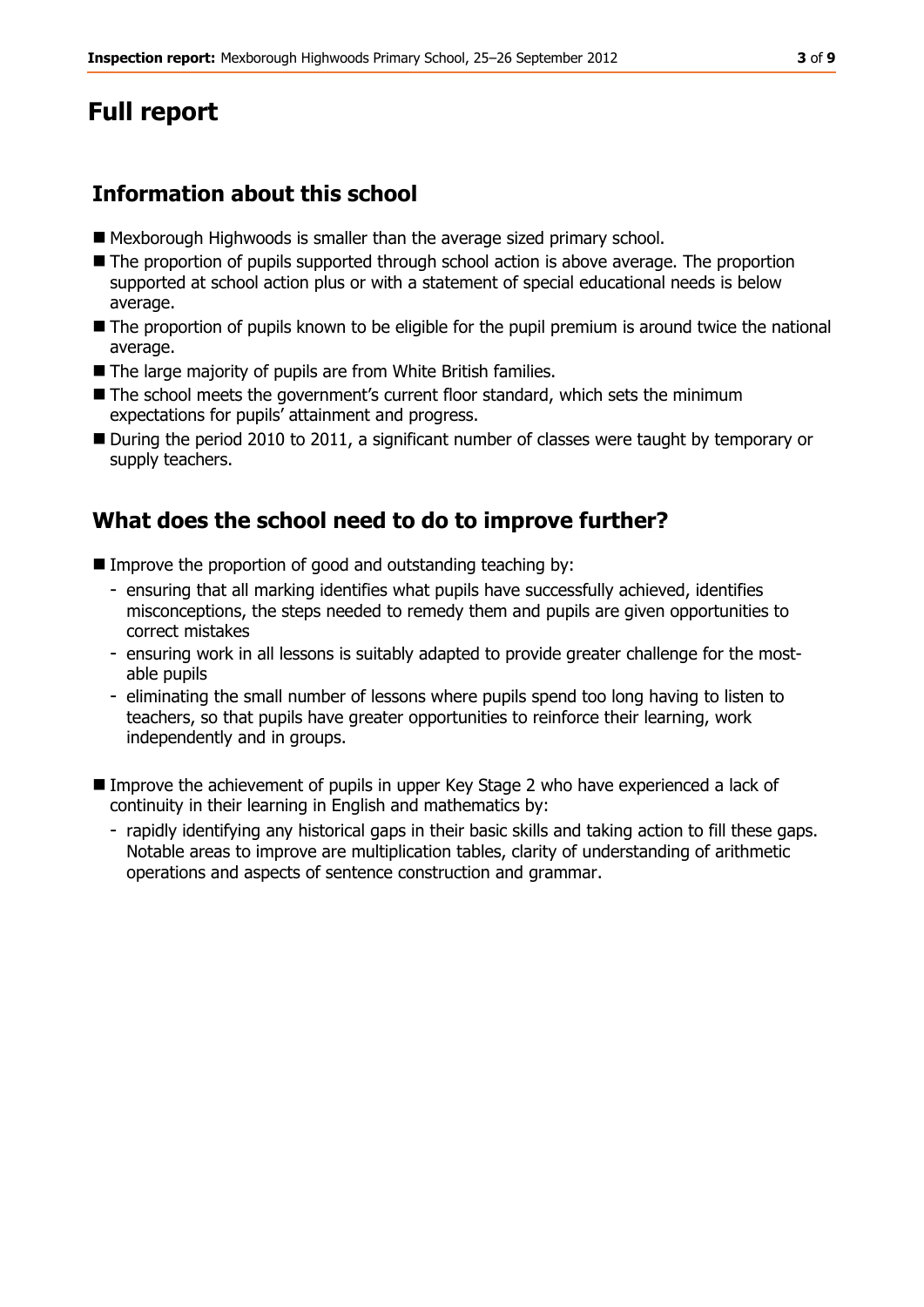## **Inspection judgements**

#### **The achievement of pupils is good**

- **Pupils enter Reception with skills which are below, and in some cases well-below, those** expected for their age. The secure and friendly environment helps children settle in very quickly. Good teaching ensures that children make good progress to reach close to expected levels by the time they join Year 1.
- Pupils continue to progress well through Key Stage 1 where standards have risen faster than the national picture over a sustained period and are now close to the national average.
- The strongly improving trend in standards in reading, writing and mathematics in Key Stage 2 stalled in 2011 due to considerable turbulence in staffing. This is no longer the case and, as a result, standards in English and mathematics are rising and are now broadly average as shown by 2012 test results and work observed during the inspection.
- **From pupils' low starting points this represents good progress, with an increasing proportion of** pupils making better than expected progress.
- Some pupils in Key Stage 2 have gaps in their basic skills as a result of the earlier disturbances in their learning. This, combined with some lack of challenge in teaching, is slowing their progress, especially for the most-able pupils.
- As a result of the systematic teaching of letters and sounds, alongside a keen fostering of enjoyment of books, pupils reach average standards in reading by the end of Key Stages 1 and 2.
- In the past, the attainment and progress of pupils known to be eligible for the pupil premium have lagged behind others. This gap has now closed and they make good progress.
- Pupils' skill in using new technologies is a strength. Pupils were seen creating outstanding computer presentations. Similarly, the standard of music is high.
- **Pupils demonstrate good speaking and listening skills to express their ideas clearly. This is** promoted by sharply focused questioning during lessons from teachers and other adults in the classroom. Disabled pupils and those with special educational needs make at least expected progress due to well-planned teaching and intervention programmes aimed at boosting their basic skills where adult support is well deployed to help them. Their progress within these programmes is carefully monitored to ensure they are having a positive impact on progress.
- The excellent relationships between staff and pupils in lessons provide a secure climate for learning and underpin pupils' good learning and progress.

#### **The quality of teaching is good**

- The quality of teaching over time, as shown by pupils' good achievement, the school's rigorous monitoring of teaching and learning and lessons observed during the inspection, is good overall and much is outstanding. No inadequate teaching was observed. This represents a considerably stronger teaching profile than seen at the last inspection.
- $\blacksquare$  In one outstanding science lesson, pupils made rapid gains in their understanding of forces, gravity and space travel due to:
	- the infectious enthusiasm of the teacher, coupled with his exceptionally strong subject knowledge
	- an innovative and exciting set of tasks which enthralled pupils and so their engagement was exemplary
	- the brisk pace of the lesson and the way it built strongly upon pupils' prior learning
	- sharply focused questioning which made pupils think deeply about the problems with which they were engaged
	- skilfully adapted work so that pupils of all abilities were being fully challenged
	- the teacher's high expectations and frequent checks on the progress of individuals and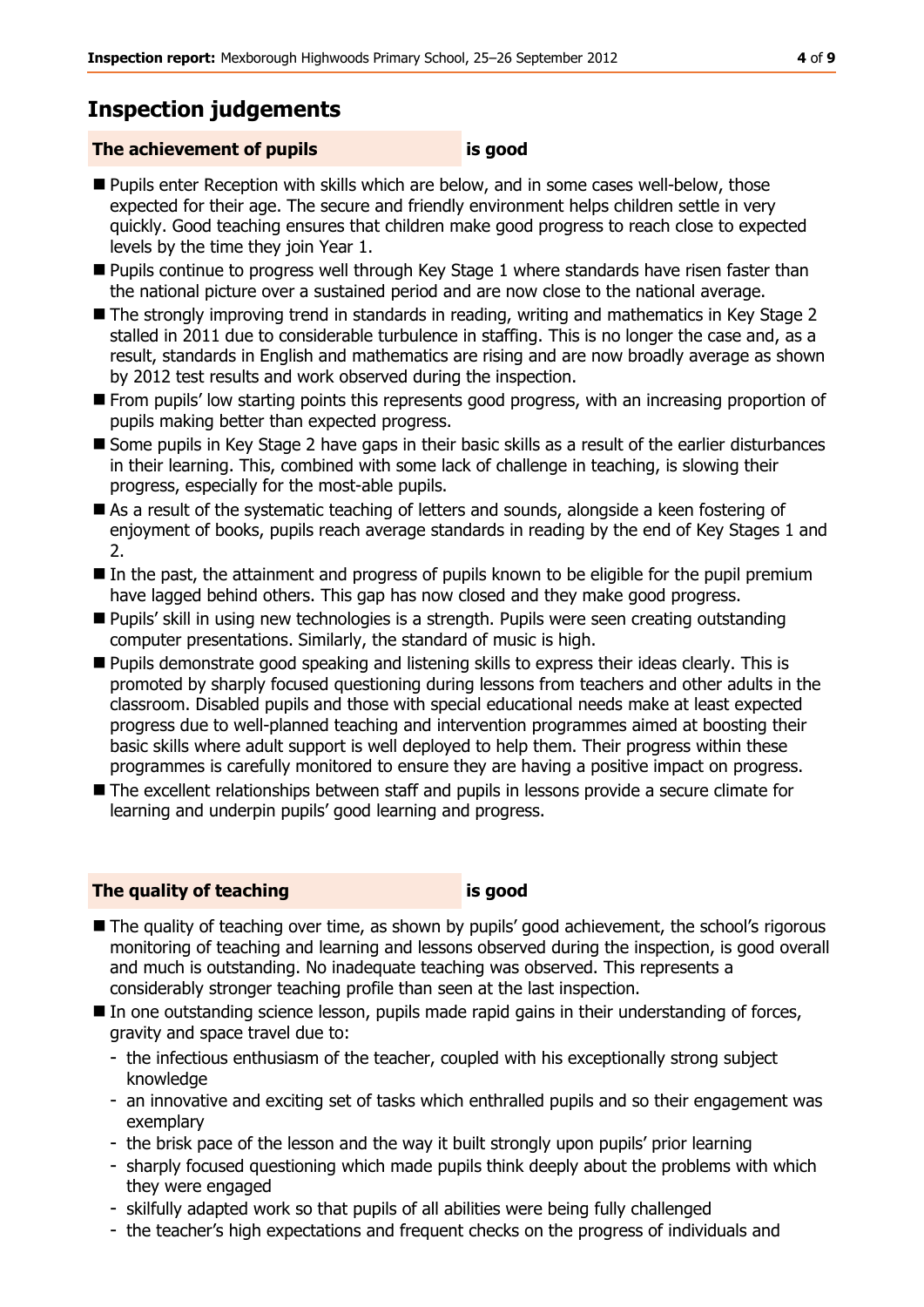groups.

- In the best lessons, planning is meticulous and well adapted to take account of teachers' assessments of what pupils have securely learnt and where there are misconceptions or gaps in learning.
- **Teachers have very good subject knowledge and also understand the needs of the age group** they teach. This is evident in the Early Years Foundation Stage with a focus on enjoyment and learning through practical activity.
- $\blacksquare$  Most work is effectively marked and some marking is exemplary, clearly indicating where pupils have demonstrated successful learning and what they have to do to improve. This is not a totally consistent picture and a small amount of marking is extremely superficial, leaving pupils unaware of misconceptions and failing to give them opportunities to remedy them.
- In a small minority of lessons, teachers spend too long explaining or modelling activities, leaving little time for pupils to demonstrate or practise their new learning. In these lessons, learning is not promoted well.
- Occasionally, activities fail to include sufficient challenge and opportunities for the most-able pupils to practise the higher order skills which will enable them to reach the higher levels of attainment.

#### **The behaviour and safety of pupils are good**

- $\blacksquare$  Most learning experiences are interesting and all teachers and teaching assistants have high expectations of behaviour and good classroom management skills. Consequently, inappropriate behaviour in lessons almost never interferes with learning.
- **Pupils, and all of the parents who responded to Parent View, also expressed the view that the** school provides a very safe environment.
- **Pupils are well informed about different types of bullying that they may encounter. They say** that bullying almost never occurs. They have a good understanding of how to stay safe, including how to keep safe when using new technologies.
- Attendance is above average and improving because pupils enjoy coming to school and the school provides a very secure and safe environment.
- Pupils with emotional and behavioural needs are extremely well managed and supported sensitively. The way in which pupils from many social backgrounds interact harmoniously is a strength of the school and provides a secure climate for learning.
- **Pupils show great consideration and respect for others and greet visitors in a very polite and** friendly manner, reflecting the way they are treated with care and respect by staff.
- $\blacksquare$  The school's personal and social skills programme teaches pupils how to deal with relationships and emotional issues and is effective in removing barriers to learning.

#### **The leadership and management are good**

- The way all members of staff work as a cohesive team is a strong feature of the school. The headteacher and deputy headteacher work extremely effectively together and are well supported by middle leaders, the Early Years Foundation Stage coordinator and the inclusion manager and mentor.
- They share a determination to drive up standards and have an accurate understanding of where improvements are required. Despite considerable turmoil to staffing, the strong leadership has ensured significant progress has been made in remedying all of the areas for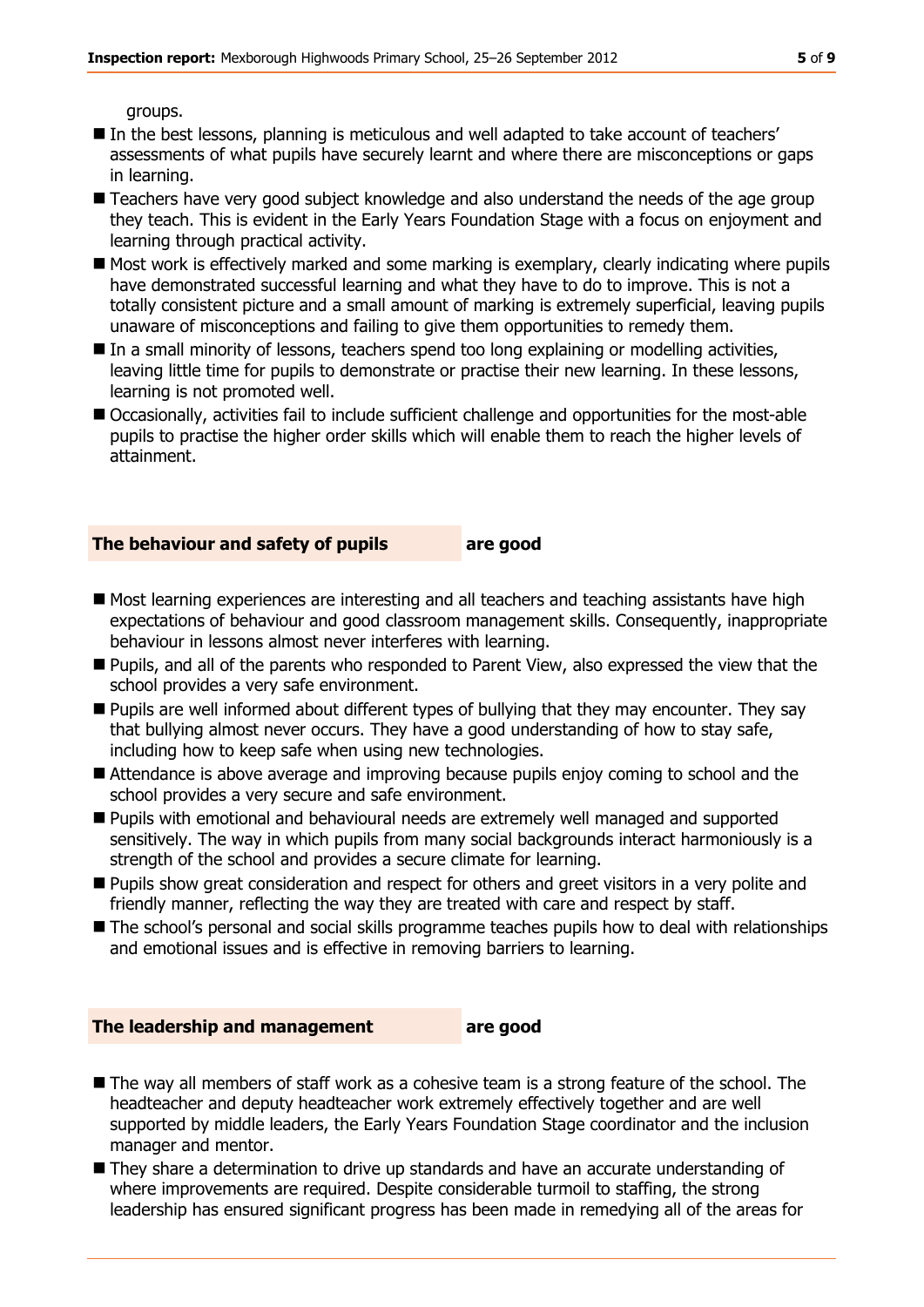improvement identified at the last inspection.

- The school now has a stable team of mostly good and some outstanding teachers and all evidence shows that the improving picture of good achievement has been restored. This clearly demonstrates the capacity for further improvement.
- There are rigorous systems for monitoring teaching and learning and the performance management of staff. All teachers and teaching assistants have clearly understood targets for improvement supported by relevant plans for their professional development. Teaching is much better with only minor aspects remaining to be tackled.
- Systems for tracking the progress of subjects, individuals and specific groups, identifying reasons for underachievement and putting in place intervention plans to bring about improvement are embedded. As a result, previous gaps between the progress of pupils known to be eligible for the pupil premium and others have been eliminated. These systems are starting to identify those pupils in Key Stage 2 who have some historical gaps in their skills and knowledge and continue to require support.
- The school's evaluation of its strengths and areas for development is accurate. The school development plan has highlighted all of the areas for improvement identified by inspectors and has prioritised appropriate strategies to improve outcomes.
- $\blacksquare$  The effectiveness of the school's systems for promoting equality and tackling discrimination is evident in the excellent relationships and the way all groups achieve well.
- The curriculum provides good opportunities for promoting pupils' basic skills across a range of subjects. It also includes a wide range of learning activities to effectively promote pupils' spiritual and cultural development including:
	- international links with schools
	- visits to places of worship which include a range of faiths
	- strong provision within the arts, particularly music and dance.
- All statutory responsibilities for safeguarding are met.
- The local authority provides effective support for the school.

#### **The governance of the school:**

- The governing body is supportive and fulfils a variety of tasks in school.
- They aspire to provide a high challenge to the school although several governors are new to their roles.
- Governors are implementing a sharply focused plan to develop the effectiveness of the governing body.
- They are carefully involved in planning the use of pupil premium funding to boost learning.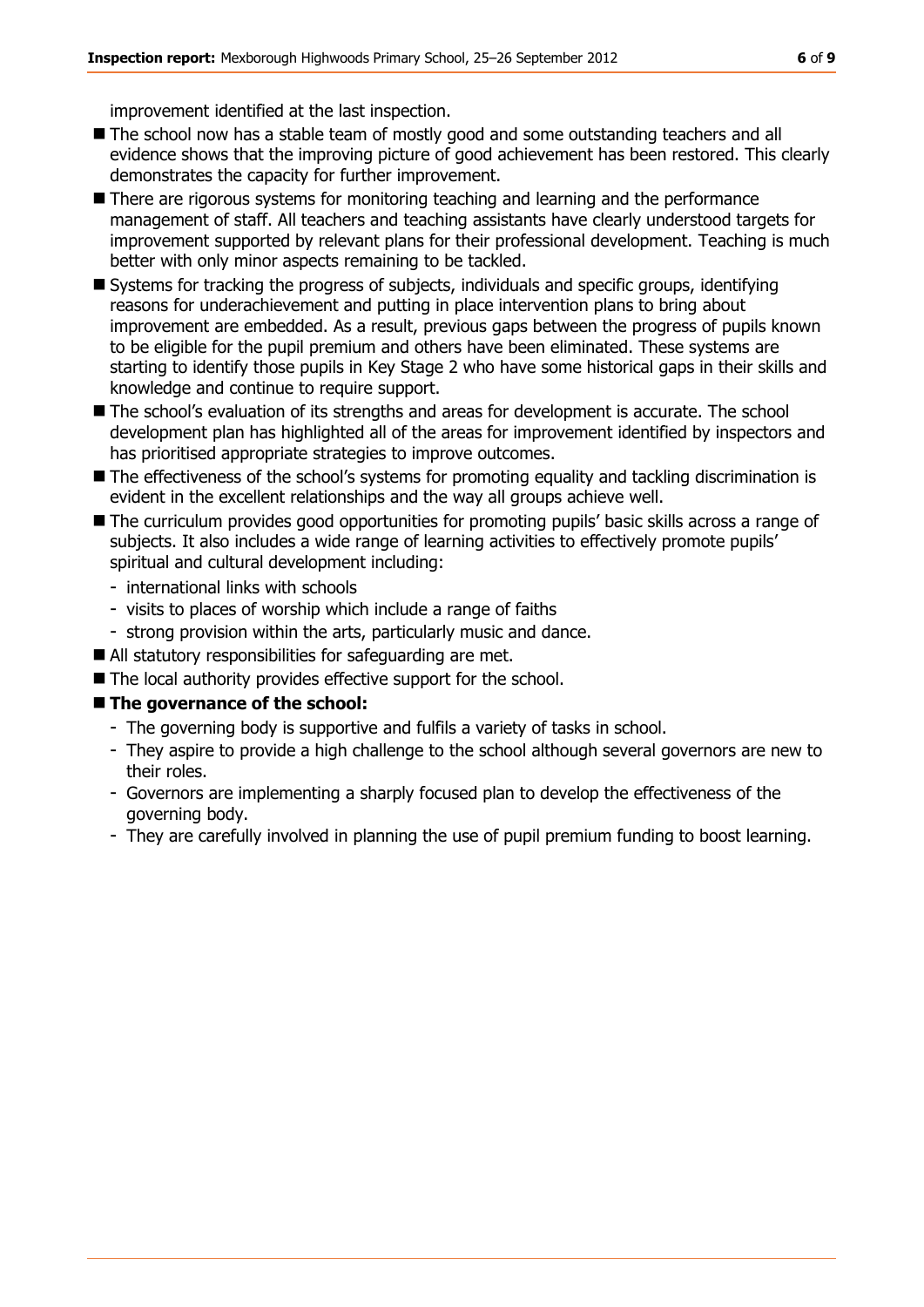## **What inspection judgements mean**

| <b>School</b> |                         |                                                                                                                                                                                                                                                                                                                                                                         |
|---------------|-------------------------|-------------------------------------------------------------------------------------------------------------------------------------------------------------------------------------------------------------------------------------------------------------------------------------------------------------------------------------------------------------------------|
| Grade         | <b>Judgement</b>        | <b>Description</b>                                                                                                                                                                                                                                                                                                                                                      |
| Grade 1       | Outstanding             | An outstanding school is highly effective in delivering outcomes<br>that provide exceptionally well for all its pupils' needs. This<br>ensures that pupils are very well equipped for the next stage of<br>their education, training or employment.                                                                                                                     |
| Grade 2       | Good                    | A good school is effective in delivering outcomes that provide<br>well for all its pupils' needs. Pupils are well prepared for the next<br>stage of their education, training or employment.                                                                                                                                                                            |
| Grade 3       | Requires<br>improvement | A school that requires improvement is not yet a good school, but it is<br>not inadequate. This school will receive a full inspection within 24<br>months from the date of this inspection.                                                                                                                                                                              |
| Grade 4       | Inadequate              | A school that has serious weaknesses is inadequate overall and<br>requires significant improvement but leadership and management<br>are judged to be Grade 3 or better. This school will receive<br>regular monitoring by Ofsted inspectors.                                                                                                                            |
|               |                         | A school that requires special measures is one where the school<br>is failing to give its pupils an acceptable standard of education<br>and the school's leaders, managers or governors have not<br>demonstrated that they have the capacity to secure the<br>necessary improvement in the school. This school will receive<br>regular monitoring by Ofsted inspectors. |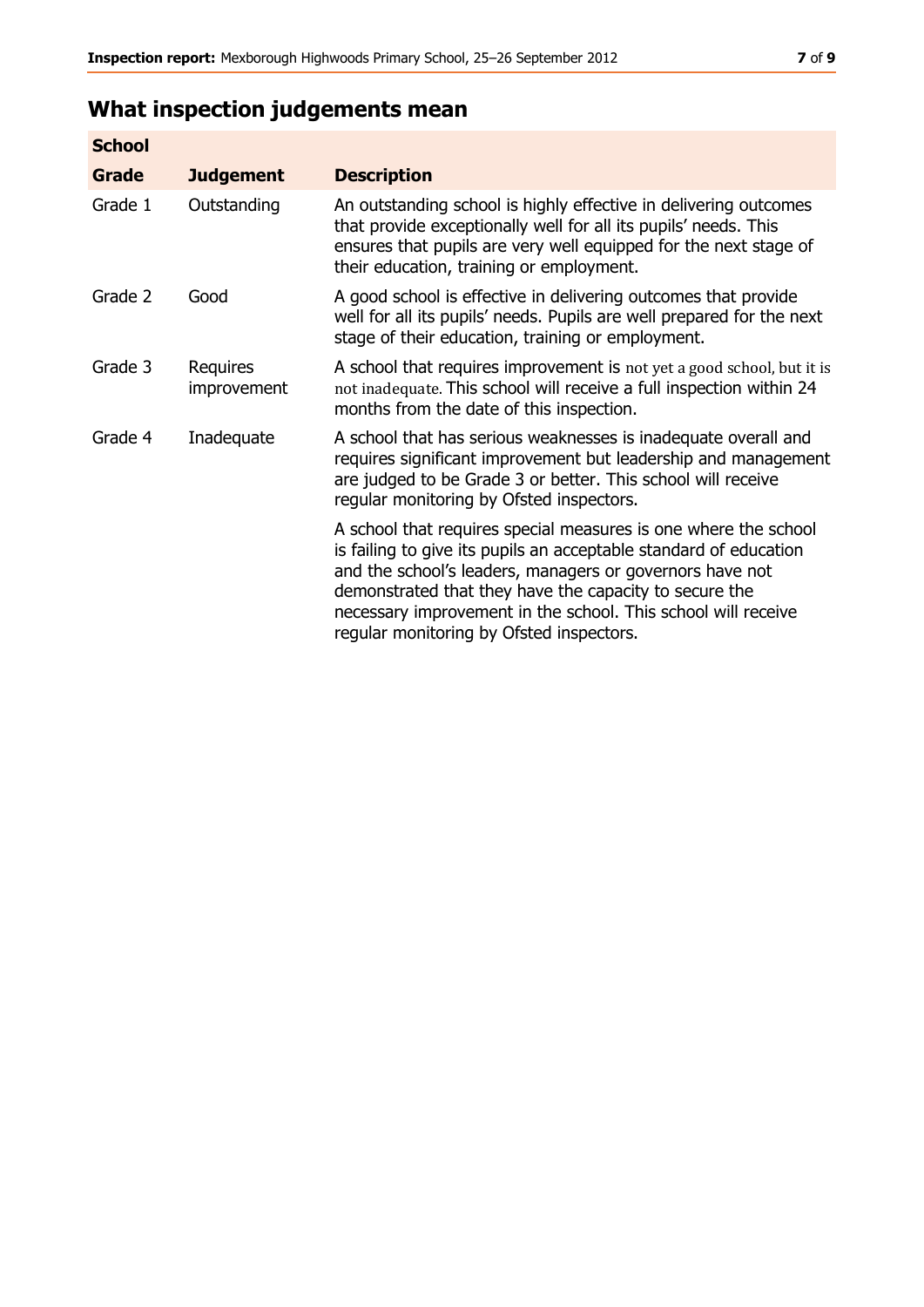| Unique reference number  | 106748    |
|--------------------------|-----------|
| <b>Local authority</b>   | Doncaster |
| <b>Inspection number</b> | 405053    |

This inspection of the school was carried out under section 5 of the Education Act 2005.

| <b>Type of school</b>                      | Primary                          |
|--------------------------------------------|----------------------------------|
| <b>School category</b>                     | Maintained                       |
| <b>Age range of pupils</b>                 | $4 - 11$                         |
| <b>Gender of pupils</b>                    | Mixed                            |
| <b>Number of pupils on the school roll</b> | 176                              |
| <b>Appropriate authority</b>               | The governing body               |
| <b>Chair</b>                               | Peter Gleadhall                  |
| <b>Headteacher</b>                         | Diane Dunn                       |
| Date of previous school inspection         | 25 January 2011                  |
| <b>Telephone number</b>                    | 01709 583273                     |
| <b>Fax number</b>                          | 01709 584757                     |
| <b>Email address</b>                       | admin@highwoods.doncaster.sch.uk |